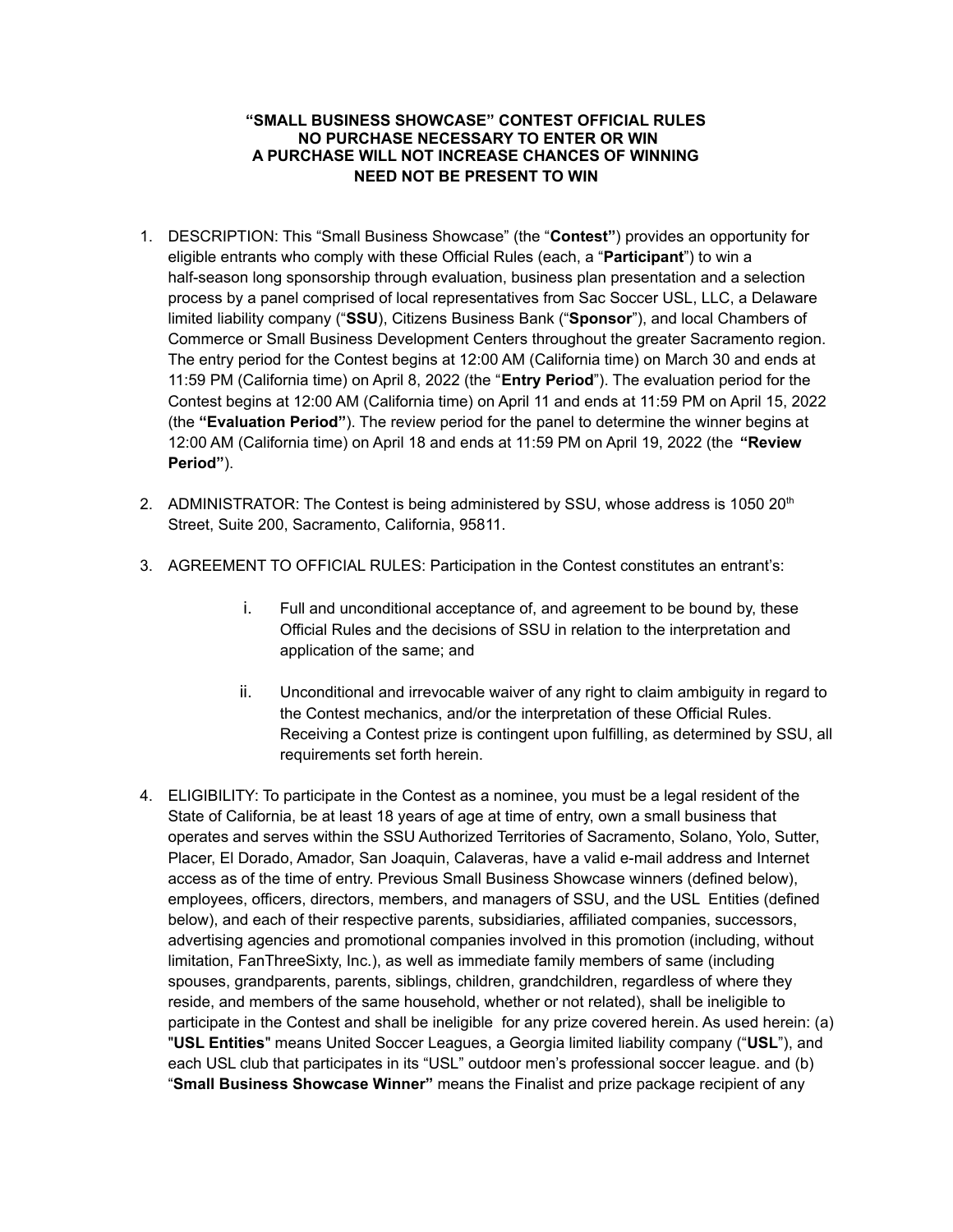previous Republic FC Kickstart grant program. The Contest is void outside the State of California and where prohibited.

- 5. HOW TO ENTER: During the Entry Period, visit the Sacramento Republic FC official Fan site (the "**Website**") at <https://www.sacrepublicfc.com/small-business-showcase/>, click on the banners, buttons, tabs and/or links to access the online entry form, complete the entry form in its entirety, and press the applicable button to submit (the **"Entry"**). By submitting your complete name, business location, telephone number, e-mail address, and answers to designated questions (if any) to SSU via the online entry form, you will be automatically entered in the Contest. Incomplete entries are void. Each entrant to the Contest may be given the option to receive commercial e-mails from SSU and Sponsor; however, eligibility to participate in the Contest is not dependent upon the entrant's consent to receive such e-mails. In the event of a dispute, Entries will be deemed made by the authorized account holder of the e-mail address submitted at the time of entry. The "authorized account holder" is deemed the natural person who is assigned to an e-mail address by an Internet access provider, service provider or other online organization that is responsible for assigning e-mail addresses for the domain associated with the submitted e-mail address. All entries become the exclusive property of SSU and will not be acknowledged or returned. SSU will have no responsibility for lost, late, unintelligible or misdirected entries.
- 6. WINNER SELECTION: The contest winner will be selected among the top 5 voted on eligible entries received based on a 15 minute finalist business plan presentation conducted virtually to a designated panel determined by Sacramento Republic FC, whose decision shall be final. The Review Period will be conducted prior to the Voting Period, following the expiration of the Evaluation Period. Prize Package will be announced on or around April 20, 2022, and executed throughout SSU matches up to August 6, 2022. SSU will notify and/or announce the contest winner.
- 7. PUBLICATION AND ASSIGNMENT OF RIGHTS TO SUBMISSIONS: By entering the Contest, each entrant agrees to grant permission for SSU and the USL Entities to publish or publicize all or part of the Entry, including but not limited to such entrant's name, address (city and state of residence), and prize information, as well as such entrant's photograph, voice and/or other likeness, in whole or in part, and to edit and make derivative works of any of the foregoing, for advertising, promotional and trade purposes in conjunction with this and similar promotions (or other commercial uses) in any and all media now known or hereafter developed, throughout the world, in perpetuity, without notice or permission, and without further compensation or consideration, except where prohibited by applicable law. Entrants also agree that SSU may post any photograph of the entrant, including the entrant's name, on the Website, other websites it operates or controls, and/or its web pages on third-party sites.
- 8. PRIZE: One (1) Grand prize will be awarded in this Contest period. The Participant who is selected by the panel pursuant to Section 6 above will be the Grand Prize winner, and such prize winner will receive a prize consisting of the following relating solely to the Small Business Showcase (collectively, the "**Grand Prize**"):
	- i. Sponsorship marketing assets valued at up to \$15,000.00 with Sac Republic FC
	- ii. One-on-one consultation with Sac Republic FC marketing and partnership teams to determine business' core marketing objectives
	- iii. Promotion and inclusion as winner via SSU and Sponsor owned platforms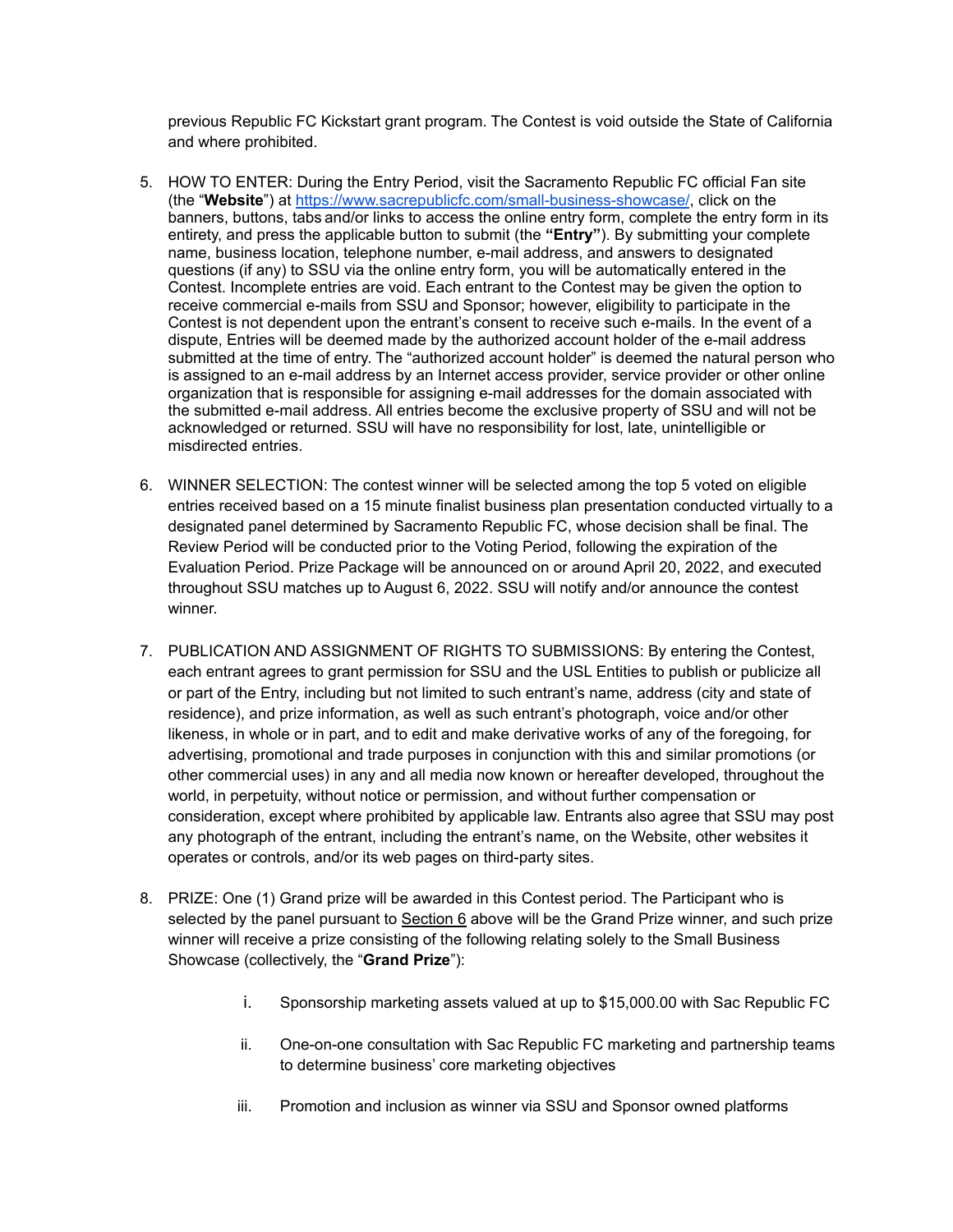The Prize Package does not include admission to any other events hosted or otherwise at the California State Exposition Fairgrounds. Prize Package only applies to SSU stadium activations located within Heart Health Park.

All Prize details (such as, by way of example only, the distribution of the prizes) will be determined by SSU in its sole discretion. All costs and expenses not expressly specified herein related to the Prize, including but not limited to, Federal, State or local taxes (including income and sales taxes), transportation costs, parking charges, and other expenses, if any, incurred by accepting such Prize are the sole responsibility of its winner. No transfer, substitution or cash equivalent for all or any portion of the Prize is available.

Two (2) attempts will be made to notify any potential Entry and Prize winner. Such potential winner will have up to 24 hours from notification to accept the Prize via email and return all Winner Release Documents (defined below) to SSU. SSU is not responsible for and shall not be liable for late, lost, misdirected, or unsuccessful efforts to notify potential winners. If a potential winner cannot be reached, or if he/she is found to be ineligible, or if he/she cannot or does not otherwise comply with these Official Rules, an alternate winner will be selected. As a condition of being awarded the prize, the winner, upon the request of SSU, will be required to sign and deliver to SSU an Affidavit of Eligibility and Release of Liability (the "**Winner Release Documents**"), which must be completed, notarized and returned within ten (10) days of receipt. A disqualification will result if the Winner Release Documents are not properly returned within the specified period of time. Refusal or return of the Winner Release Documents as non- deliverable will also result in disqualification. Except where prohibited by law, the winner also must consent pursuant to the Winner Release Documents to the use, without further compensation, of their name, voice, picture or other likeness for promotional purposes as determined by SSU in its sole and absolute discretion.

PRIZE PACKAGE IS AWARDED AS IS AND WITHOUT WARRANTY, GUARANTEE OR REPRESENTATION OF ANY KIND, EXPRESSED OR IMPLIED (INCLUDING WITHOUT LIMITATION, ANY IMPLIED WARRANTY OF QUALITY, MERCHANTABILITY OR FITNESS FOR A PARTICULAR PURPOSE).

- 9. GENERAL TERMS; LIMITATIONS OF LIABILITY; INDEMNIFICATION: By participating in the Contest, each entrant agrees to the fullest extent permitted by applicable law:
	- i. To waive and relinquish any rights he or she has to sue SSU or Sponsor as part of a class;
	- ii. That under no circumstances will any entrant be entitled to, and, therefore, expressly waives, relinquishes and agrees to have no claim to, any punitive, multiple, incidental or consequential damages of any type or nature, including but not limited to, attorneys' fees and costs (including, without limitation, court and expert costs);
	- iii. That such entrant's damages are limited to his or her actual out of pocket expenses or losses;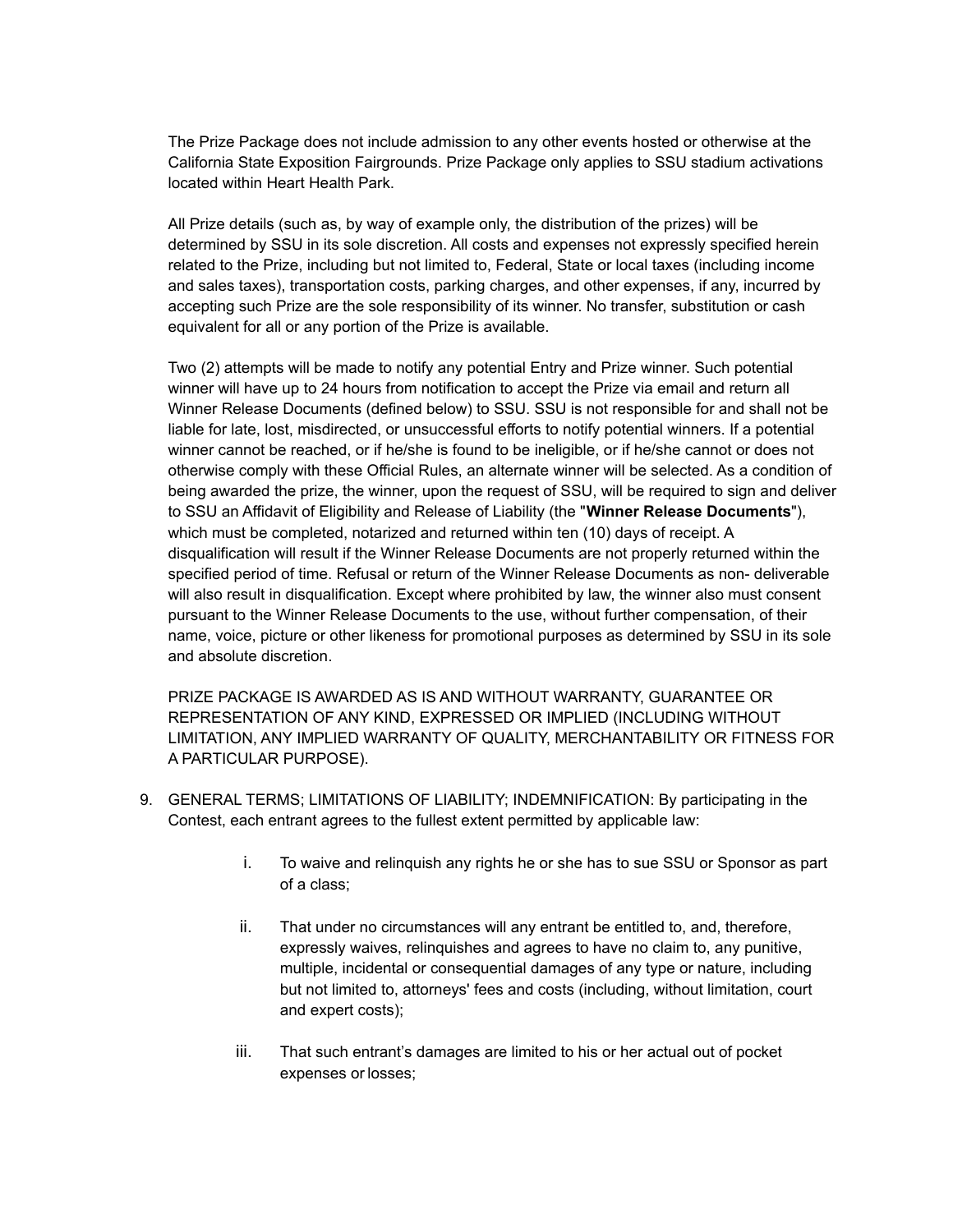- iv. To indemnify, defend, and hold harmless each of the Indemnified Parties (defined below) from and against any and all claims, demands, causes of action, actions, suits, liabilities, losses, judgments, damages, penalties, costs or expenses (including reasonable attorneys' fees and costs), that result from, arise out of, or otherwise in any way relate to any personal injury, bodily injury (including without limitation wrongful death or disability), property damage, or loss or damage of any other kind arising in whole or in part, directly or indirectly, from delivery, non- delivery, acceptance, possession, use of a prize, or from participation in the Contest, or any Contest-related activity, to or by such entrant;
- v. That none of the Indemnified Parties shall have any responsibility or liability for any typographical or other error in the printing of this offer, administration of the Contest or in the announcement of prizes, which matters include, without limitation (i) any lost, late, stolen, garbled, delayed, undelivered, or misdirected entries, (ii) any incorrect, inaccurate or incomplete entry information whether caused by an entrant, equipment, or technical malfunction or for any human error, technical error or malfunctions, and (iii) errors in advertising, the Official Rules, the selection of prize winners or the distribution of the prizes. Without limiting the foregoing, each entrant further acknowledges and agrees that none of the Indemnified Parties shall have any responsibility or liability for any error, omission, interruption, deletion, defect, delay in operation or transmission, communications line failure, theft or destruction or unauthorized access to, or alteration of, entries, and that none of the Indemnified Parties shall have any responsibility or liability for any problems or technical malfunction of any telephone network or lines, computer online systems, servers, or providers, computer equipment, software, failure of any e-mail or entry to be received on account of technical problems or traffic congestion on the Internet or at any Web site, or any combination thereof, including any injury or damage to such entrant's or any other person's computer related to or resulting from participation or downloading any materials in the Contest;
- vi. That in the event SSU is prevented from continuing with this Contest, or the integrity, security and/or feasibility of the Contest is undermined by any event or occurrence, including, but not limited to, infection by computer virus, bugs, tampering, unauthorized intervention, fraud, technical failures, fire, flood, epidemic, earthquake, explosion, labor dispute or strike, act of God or public enemy, satellite or equipment failure, riot or civil disturbance, war (declared or undeclared), terrorist threat or activity, any federal, state or local government law, order or regulation, order of any court or jurisdiction, or other cause not reasonably within SSU's control (each a "**Force Majeure**" event or occurrence), SSU shall have the right, in its sole discretion, to abbreviate, modify, suspend, cancel, or terminate the Contest without further obligation (and, if and as applicable, to disqualify any entrant who tampers with the entry process) and, if so, that SSU shall have the right (which hereby expressly is reserved by SSU), but not the obligation, to award applicable prizes from among all valid and eligible entries received up to the time of such Force Majeure event;